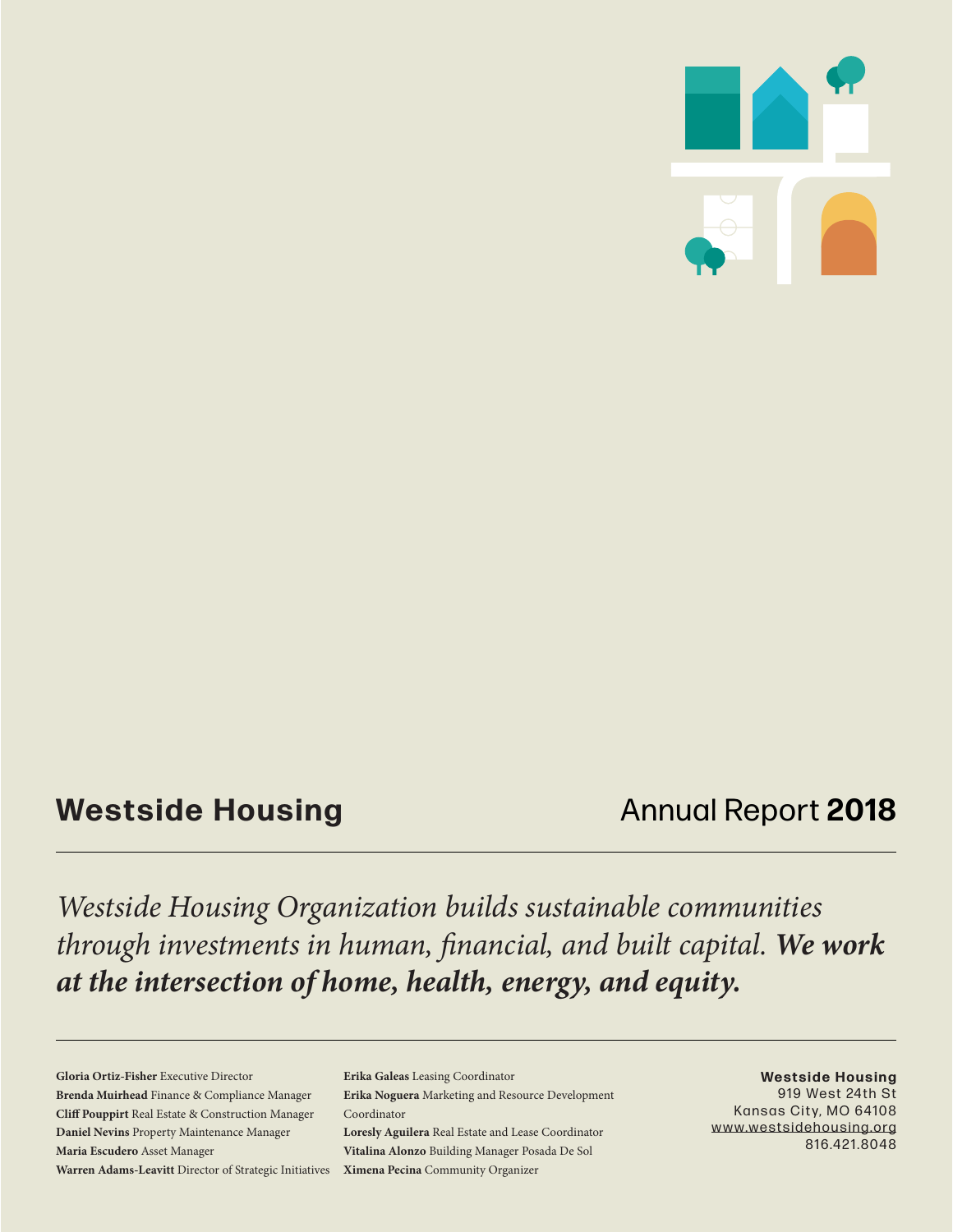Every year we ask ourselves, "how can we make affordable housing more affordable?" This year the answer was clear: by reducing the cost of energy. That's why we've spent the better part of 2018 working at the intersection of housing and energy.

This year, we have several exciting projects in the works. Our newest project at 1718 E. 8th is a mixed-use building that will offer residential single units at \$500 per month and 3 bedroom units at \$1000 per month including utilities. By layering grant opportunities together we were also able to install solar panels on the roof allowing us to mitigate the cost of living for our families. On this note, we continue the conversation about equity with Neighborworks America. In our eyes solar power is an equity issue. We believe solar power should be accessible to all people who wish to live sustainably—not just the privileged.

2018 also granted us a wonderful opportunity by way of our friends at Wells Fargo. Their LIFT (Let's Invest for Tomorrow) program allowed us to provide \$4.8 million in down-payment assistance across Kansas City. With it, 298 families in Jackson, Clay, and Cass counties were able to buy their first home (and we did it between September And December with only 3 staff members!)

Every day we see resilience and willpower in the families of our communities. The best we can do as an organization is help to champion that. That is why we are constantly looking for creative ways of providing the resources that our neighbors need to flourish. We are full of gratitude for our families, donors, business partners, volunteers, and cross-sector agencies who invest in the work we do. The collective contributions of time, talent, resources, and passion really help to make a difference for all that we serve.

#### **Here's to looking ahead towards a brighter, accessible future.**

Glacififties



**Gloria Ortiz-Fisher** Executive Director

Thank you to our **Board of Directors** for your support through an important year of growth and service.

**A house by a name denotes a resident of the Westside N e i g h b o r h o o d !** 

**Jamie Jeffries**  Board President Owner of Jamie Jeffries Construction

**Dana Gibson** President Emeritus, Executive Committee Chair — Owner, Mallin|Gibson Properties

**Jack Balestrieri** Vice President Owner, Balestrieri Consulting, LLC

**Adam Jones**  Secretary, Multi-Family Committee Chair Developer

**Carmen Lopez**  Treasurer, Finance Committee Chair Director of Lending, AltCap

**Lauren Arredando Elliott** VP Business Banking Officer, Small Business Bank

**Joelsette Hernandez-Jones** President and CEO, Pharos Partners Inc.

**Laura Lesniewski**  Principal, BNIM Architects

**John McDonald**  Former CEO, Boulevard Brewery

**Miguel Meneses** Director Human Resources Operations, Truman Medical Center

**Dr. Lori Wetmore** Professor of Chemistry, Director of Village Partners Program, William Jewell College

History of WSH Westside Housing Organization (WSH), a 501(c)3 nonprofit, was founded in 1973 by Westside residents to improve the physical conditions of their neighborhood and save houses from being torn down for highway construction. Today, WSH maintains its commitment to preserving the cultural and physical heritage of neighborhoods through home repair grants and construction services; management of safe, quality, and affordable multi-family and senior rental homes; and community organizing in the Westside and across Kansas City.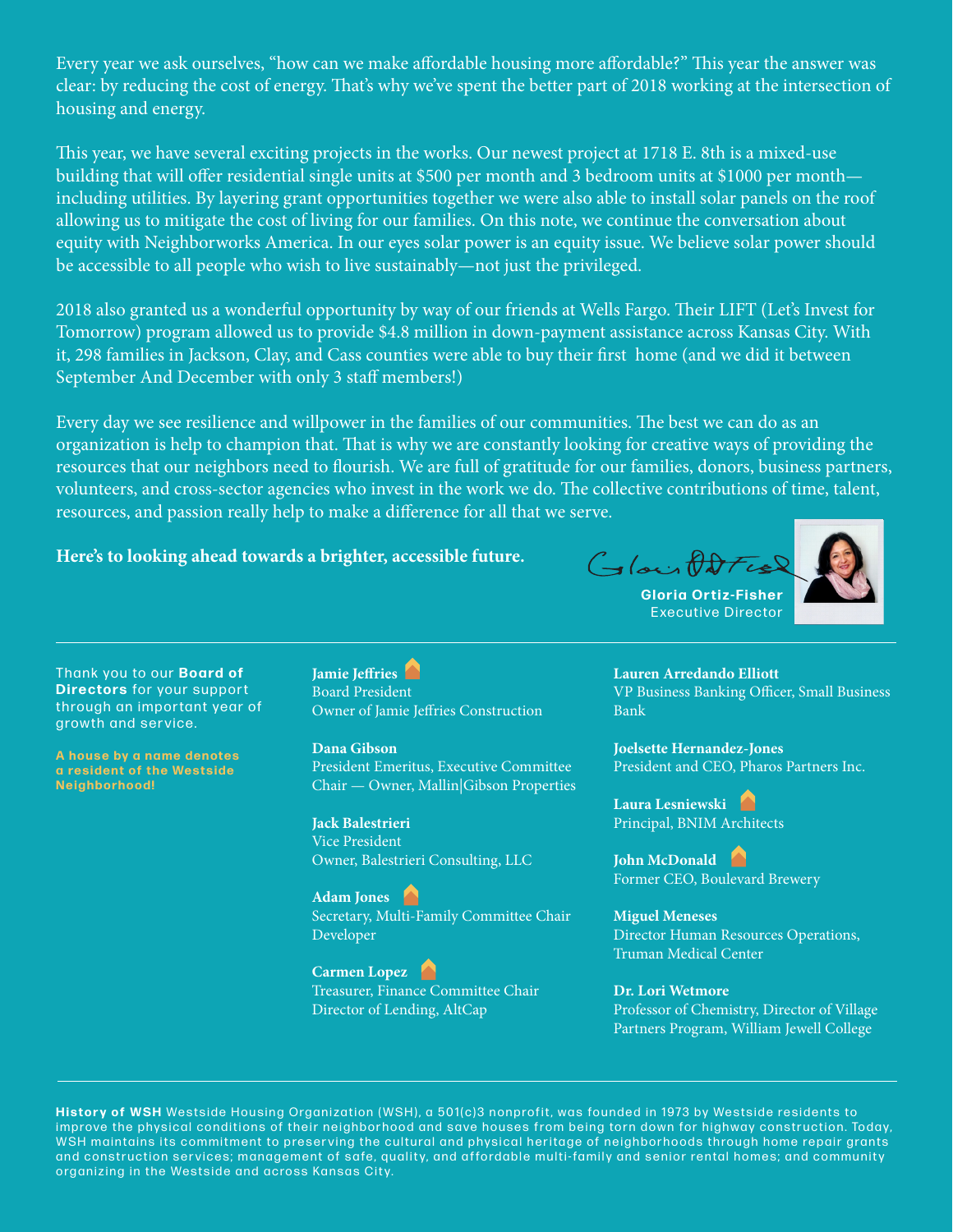# **In 2018...**



### **Programs Minor home repair**

We help homeowners avoid displacement, health hazards, and economic hardship by offering assistance in minor home repairs.

#### **Affordable Housing**

We own and manage 164 affordable, quality, and safe multi-family units.

#### **Sustainable Housing**

Installing solar panels combats energy poverty by using renewable solar energy to keep costs consistently affordable.

#### **Healthy Home Assessments**

Healthy home assessments for low-income families which helps identify and remove health hazards.

#### **Financial Literacy and Home Ownership Workshops**

Building a pathway to homeownership and personal wealth for our tenants and community residents.

#### **Workforce Development Program**

Hands-on learning for building trades.

#### **Community Organizing**

We work with residents and neighborhood stakeholders to address issues and organize community activities. Together we can.